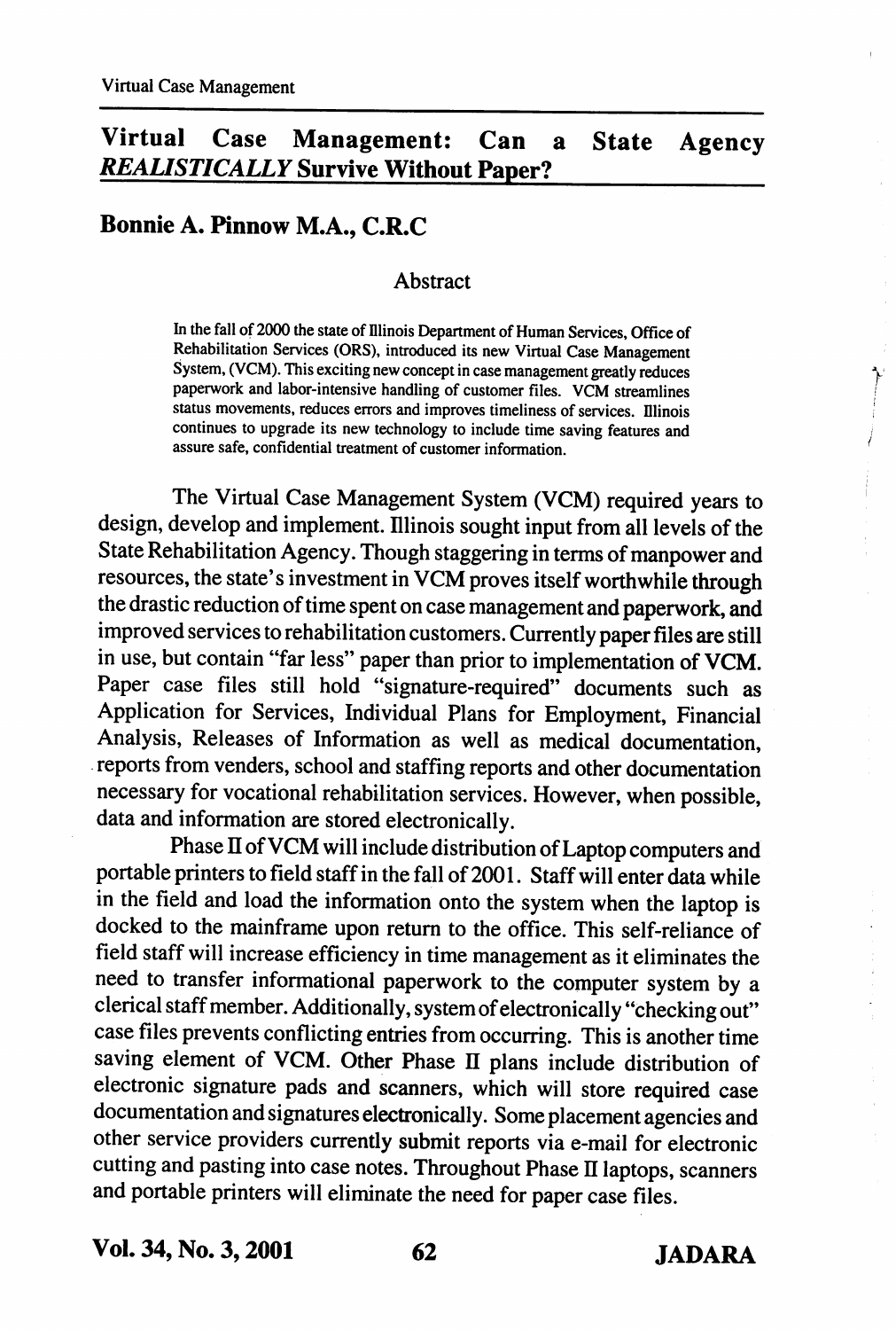Reducing duplication of effort is one of the most enticing aspects of VCM. Data is entered into the computer one time and, information can be transferred to various forms which include, but are not limited to: Releases of Information or referrals to agencies, venders and other service providers. The implementation of Phase  $II$  also anticipates the merging of the fiscal management of case service dollars into VCM.

Status movements occur automatically when required documentation has been entered and confirmed with staff identification and passwords. Despite this new method, adherence to RSA rules and regulations remain unchanged regarding procedures and requirements of data entry and status movements. Assignment of DOT code, disabilities codes and other pertinent data occur automatically when the appropriate internal search engines are used. Counselors no longer enter specific DOT code, or disability code number, but choose from an available/chosen screen, until the appropriate text descriptors are selected and the appropriate RSA disability code, DOT code etc, are automatically entered and recorded. Case service expenditures are reported on VCM so staff can track status of authorizations and invoices. Letters, also, for initial interviews can be automatically generated. A merge feature is nearly ready for distribution to field staff; this will allow letters, or other contact information, to be sent to customers. Caseloads can be filtered by numerous categories to customize mailings.

#### How does VCM work?

Customer referrals are entered into the computer at the time they are taken. Counselors immediately receive their case assignments or supervisors may receive information regarding case assignments or transfers if special needs arise. Data collection such as initial interviews, EPE development and other case management tasks occur in the usual fashion, with information entered into the computer and saved upon arrival. Entry of all status movements occurs automatically in a 2-part process. Information is gathered and saved. If a customer signature is required, the document can be printed and signed in the office, or taken into the field for signature. After collection of the customer signature, the document is completed, a date is assigned and the status movements implemented and recorded. Counselors do their own data entry which releases clerical staff to be more involved in provision of direct customer services such as, job coaching, employer development, job readiness training, resource development and other tasks previously done only by counseling staff. Counselor signature is applied electronically via use of staff ID and password. Each staff has their level of authority linked to their user ID.

JADARA 63 Vol. 34, No. 3,2001